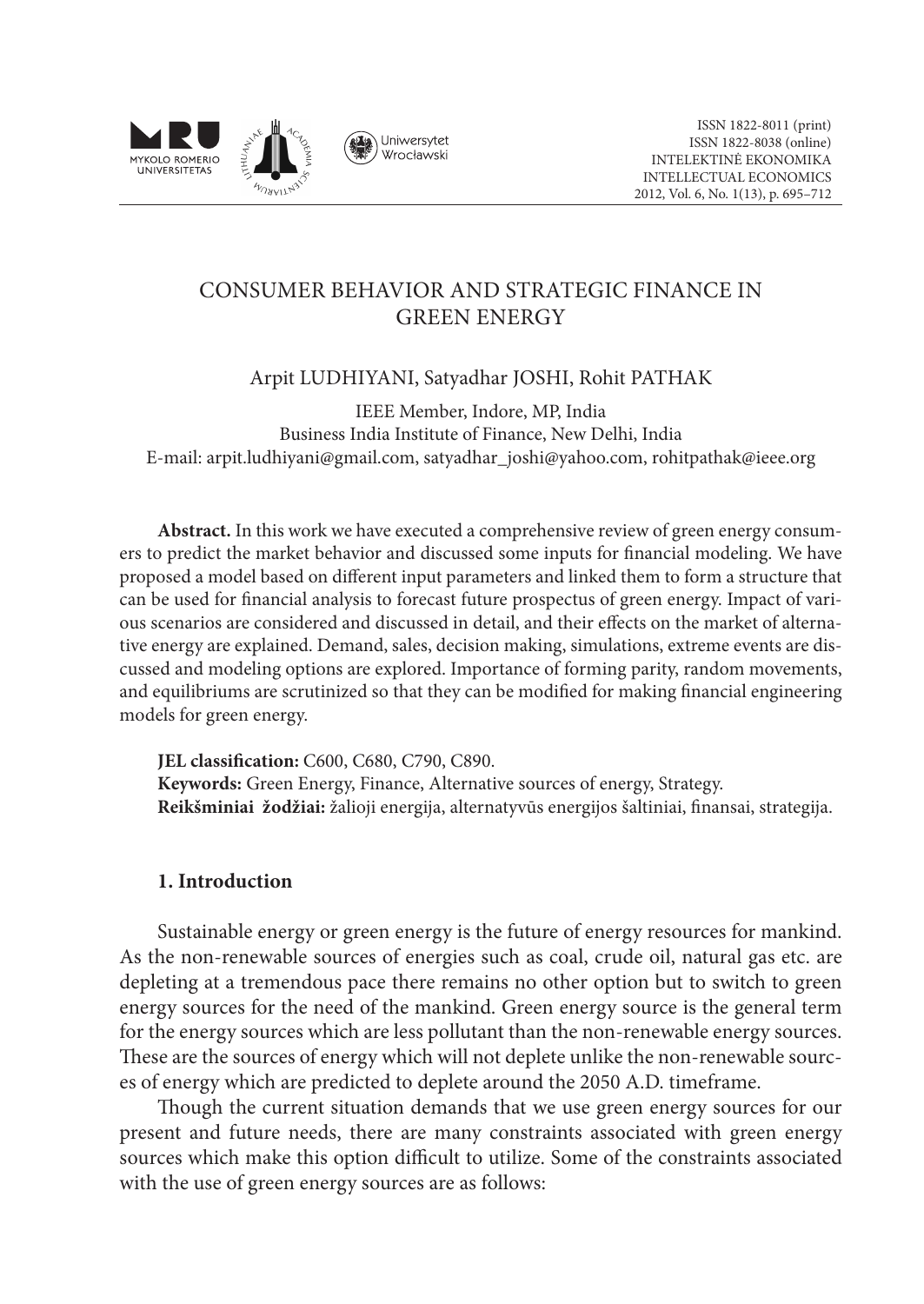- $\checkmark$  The technology to use the green energy sources cheaply as well as efficiently is still to come.
- $\checkmark$  There is a lot of initial investment associated with green energy sources.
- $\checkmark$  The uneven distribution of the green energy sources around the world makes them an inappropriate choice to consider.
- $\checkmark$  Solar energy can only be effectively tapped around the equatorial regions and not around the Polar Regions; also there is the constraint of weather, as well as night, which limits the use of solar energy.
- $\checkmark$  Wind energy can be tapped only in the coastal regions which is another setback.
- $\checkmark$  Tidal energy as well as hydroelectric power has a detrimental effect to the nearby population.
- Though there are lots of complications in utilizing green energy sources it can be said with certainty the advantages outnumber the disadvantages. Some of the advantages of utilizing green energy sources are as follows:
- $\checkmark$  Though the initial cost associated with green energy sources is high; the cost of operating it is minimal with respect to non-renewable sources of energy.
- $\checkmark$  These sources of energy will remain nearly forever and there is no panic of their depletion.
- $\checkmark$  Solar energy will remain as long as there is life on earth, so there is abundance of this form of energy that can be utilized for the entire needs of mankind.
- $\checkmark$  Wind energy is again a source which can never deplete so it can also be utilized efficiently.
- $\checkmark$  On the one hand, non-renewable energy sources are the pollutants responsible for green house gases and subsequently Global Warming effects, renewable sources on the other hand are nearly pollution free.
- $\checkmark$  Since it can be easily predicted that with time human demand for energy will only rise, green energy sources are the only alternative left to fulfil this rising demand.

Thus it can be understood easily that green energy sources will become a part of our life in the near future. This will not only help us in conquering the depletion of current energy resources but also help in countering the Global Warming phenomenon which has become a threat to the very existence of life on earth. We have thoroughly seen the advantages as well as disadvantages associated with green energy sources; it is now important to see what are the current and future technologies that will help us utilize these sources for our needs. There can be three generations of technologies associated with renewable energy sources as per International Energy Agency which are as follows:

- *First generation technologies*: Hydropower, biomass combustion, geothermal power etc. includes the first generation technologies. These were developed in the late 19th century and some of these technologies are still in use.
- *Second generation technologies*: Solar heating and cooling, wind power, solar photovoltaic cells are some of the forms of second generation technolo-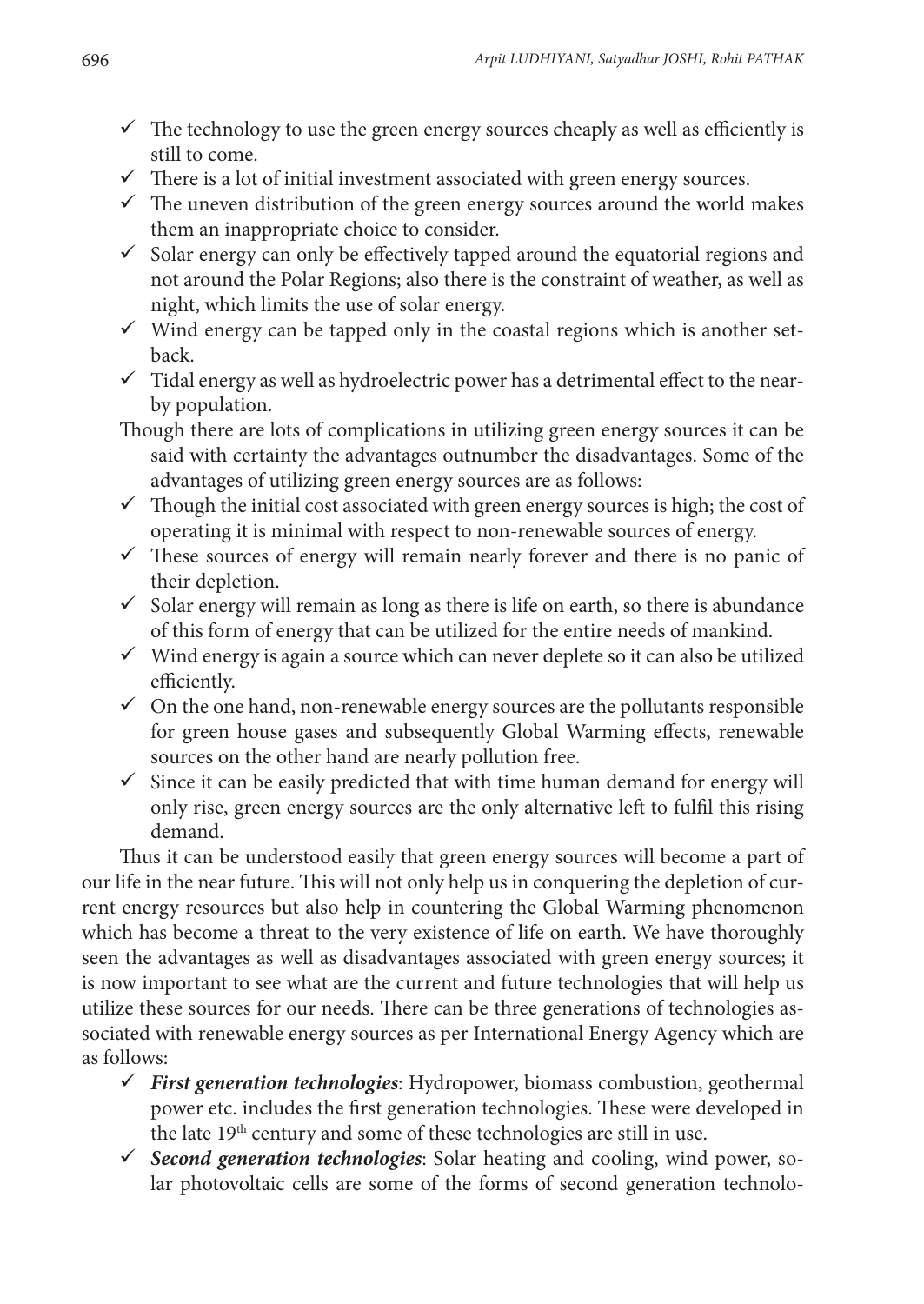gies. These are the technologies steadily developed from the 1970s with a huge amount of investments as well as R &D into it.

 *Third generation technologies*: Biomass gasification, concentrating solar, thermal energy, advancements in nanotechnology are some of the third generation technologies under development. The first and second generation technologies are today present in the market but the third generation technologies are still to be efficiently commercialized. Much will depend on the commercialization of the third generation technologies since they hold the future usage of the green energy sources.

It can be seen from investments in the green energy sources that there is a huge shift of the power base and behaviour from developed economies to developing economies. According to the Bloomberg New Energy Finance [30] in 2010 approximately US \$243 billion were invested around the world in sources of energy such as solar energy, wind energy etc. This increase is nearly 30% of the investment in 2009. Thus there is no doubt that this investment is bound to increase exponentially with time to come. China is the market leader in the investment made in green technologies with US \$51.1 billion worth of projects in 2010. Brazil stood second in the emerging economies. India is another player to be watched in this space since its investment in green technologies is set to increase drastically in the coming decades. Though India stood  $10<sup>th</sup>$  in the investment chart in 2010 it is predicted that over the next 10 years the rise in investments will be growing nearly by 369% by current levels and this will place India at the  $3<sup>rd</sup>$  position in the countries investment chart of green energy.

### **2. Literature Review**

This section will explore consumer behaviour on green energy in various literature. It is important to understand the consumers' behaviour, since only they will decide if green energy sources have a credible future or not.

What are the managerial business ethics perceptions in the Japanese consumer market for daily consumption products? This question is answered by the three-level model of moral agency that distinguishes unintentional moral agency, passive intentional moral agency and active intentional moral agency developed by [1]. This study found out that moral agency of Japanese firms are mostly extended up to unintentional and intentional passive moral agency. Green behaviour of consumers is better analyzed by the model developed by [2] using Kohonen's LVQ technique which is used to predict consumers' purchase intention. This analysis provided better results and motivations for management as follows:

 $\checkmark$  To build a strong competitive advantage for the product in terms of quality as well as price.

- $\checkmark$  To develop and project a profile of green consumers based on demographics.
- $\checkmark$  To meet customer expectations by being seen as socially responsible.

A thorough study was conducted on the potential consumers of eco-labelled wood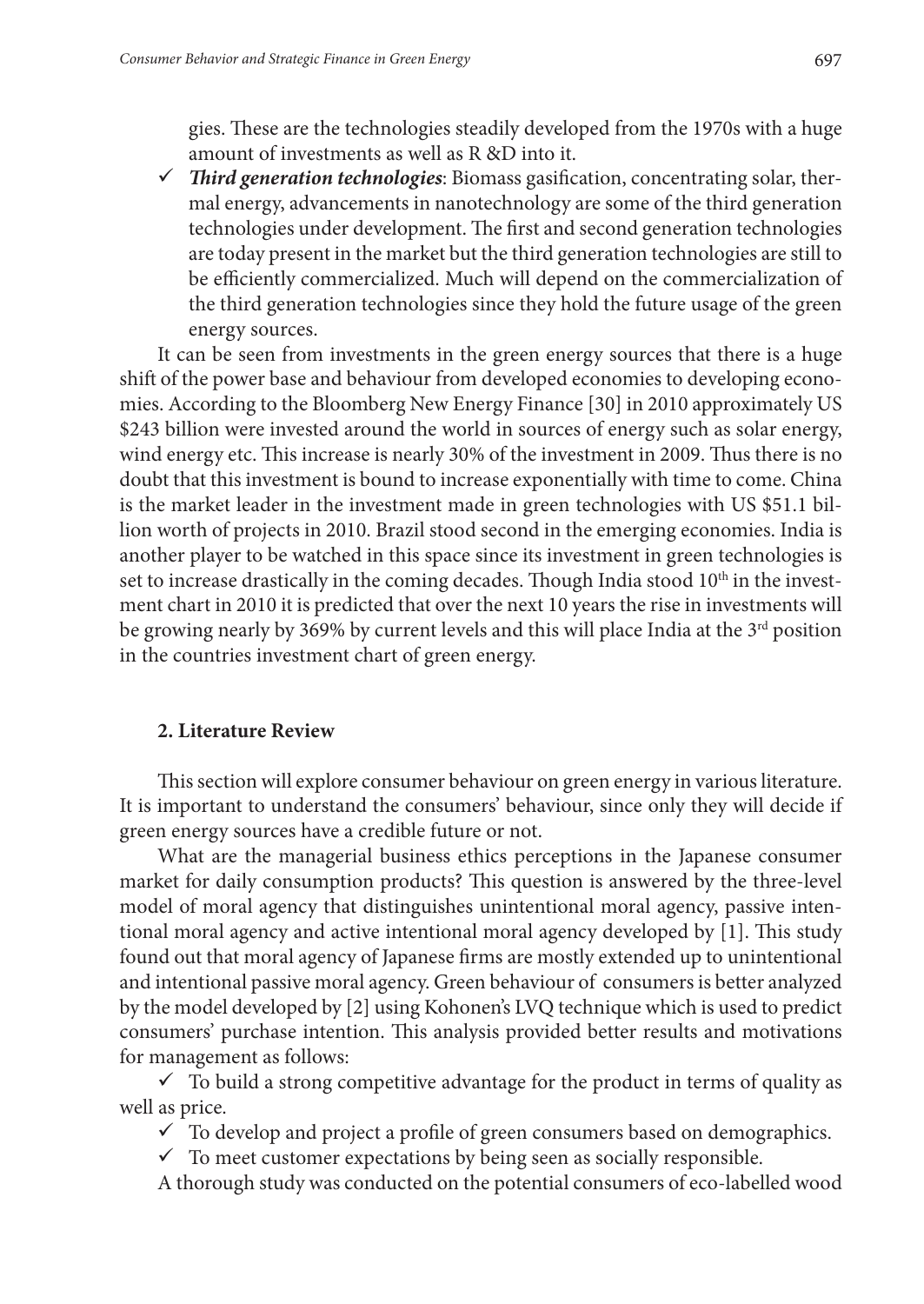products in Sweden and Norway by [3]. The study concluded that the consumers with preferences for eco-labelled wood products generally focused less on the product type than consumers that reported a low preference for eco-labelled wood products. Also green consumers were generally women. Gopalkrishnan R. Iyer [4] takes environmental sustainability as a responsibility of stakeholders—governments, consumers and socio-political institutions. The paper points out the challenges in preserving ecology, making it an ethical responsibility.

Various aspects of deliberative democracy are tested [5] in the light of political consumerism and three cases are listed which avoid ethical and environmental impacts from consumer sphere. The extent to which a consumer rates ethical products and the amount of the consumer's interest in buying them are examined to conclude that consumers are concerned about ethical products but have very short memory to remember the features [6]. The paper also discusses consumers to change their decision and rate the ethical product higher, once additional information is provided.



**Fig. 1**. The balanced vision of multilateral ecocentrism [4]

An investigation is conducted with respect to the driving force behind the environment-oriented management in Slovenia by [7]. This study focuses on the attitude of the managers towards the usage of environment friendly technologies. Also there is a focus on the pressure on the managers to make profit regardless of the usage of green technologies or not. [8] Shows an emergence of cost equipped environmental justice for consumers. The paper deals with cost, taking positive results and negative results as base. In [9] the authors study the model to bring your own bags when visiting a su-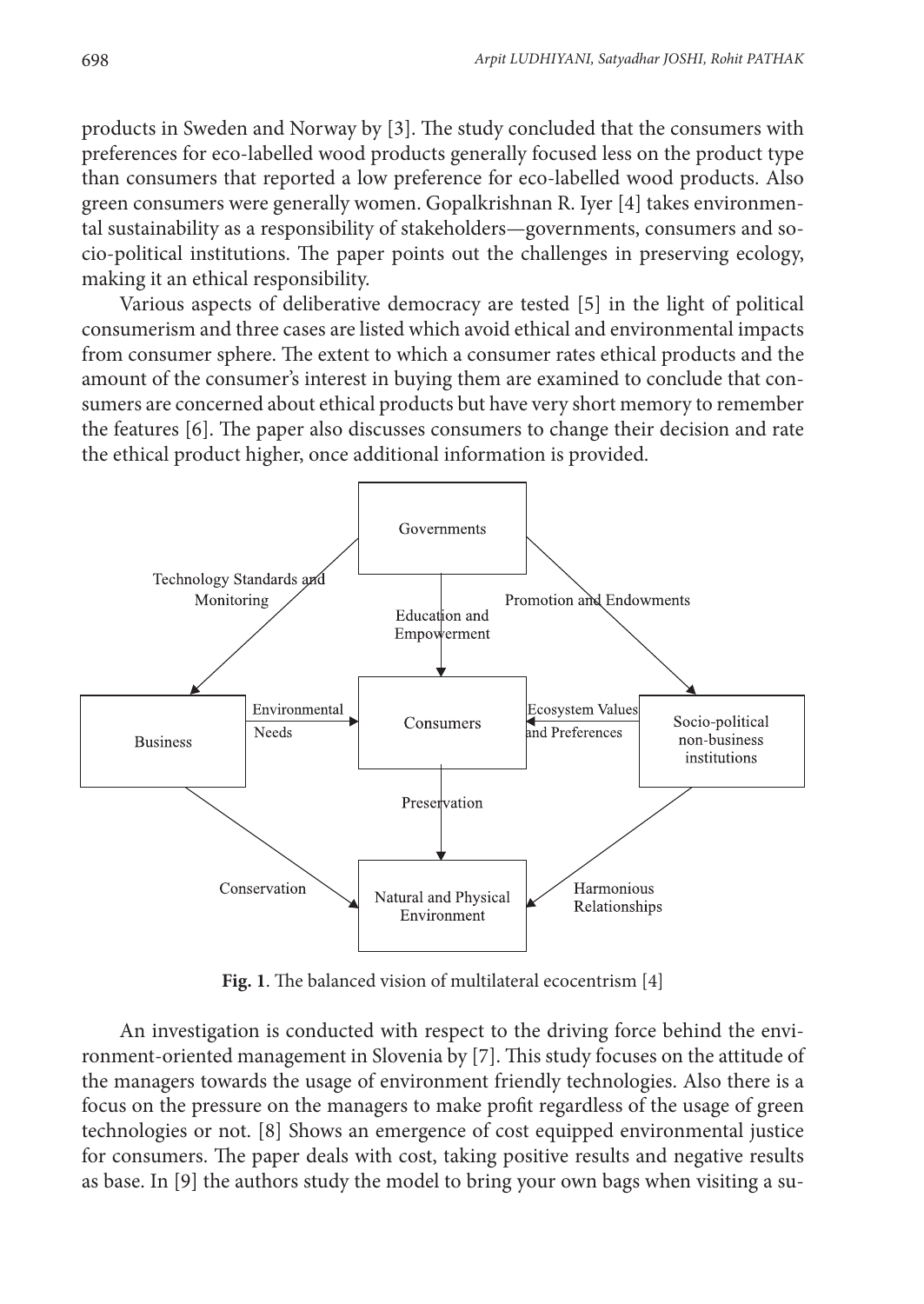permarket and based on that a hypothesis which derives various aspects in the field of ethics to explain green consumption practices has been presented.



**Fig. 2.** Process of consumer's willingness to pay for environmental justice associated with green marketing [6]

With the growing concerns over the environmental degradation in the society, a new class of consumers has been generated called the "green consumers." These are those consumers that avoid buying products which are responsible for damaging the environment—from its production to its disposal. A study on this subject has been inevitable; investigation of several variables related with the environmental aspects has been conducted by [10]. This can help to profile this new class of consumers: green consumers. There are certain restrictions on the consumers to change their present lifestyle; these are discussed in [11]. It is so because though consumer policy can empower consumers for changing lifestyles by reducing personal constraints and limitations there are some external constraints that oppose the changes in the present lifestyles to move towards a more sustainable one. This [12] document addresses the issues pertaining to financial institutions and their situation which is resulting as a loss to entities connected with those financial institutions.

Investment in the development of green core competence is very helpful for business enhancement as has been shown by [13]. It raises the green images of the companies as well as strengthens their green innovation performance. Hence a novel construct in green core competence has been proposed. In proposing the model of green core competence there are some hypothesis which have been kept in mind they are as follows:

*I. Hypothesis 1*—Green core competences of firms are positively associated with their green innovation performance.

*Hypothesis 1a*—Green core competences of firms are positively associated with their green product innovation performance.

*Hypothesis 1b*—Green core competences of firms are positively associated with their green process innovation performance.

- *II. Hypothesis 2*—Green core competences of firms are positively associated with their green images.
- *III.Hypothesis 3*—Green innovation performance of firms is positively associated with their green images.

*Hypothesis 3a*—Green product innovation performance of firms is positively associated with their green images.

*Hypothesis 3b*—Green process innovation performance of firms is positively associated with their green images.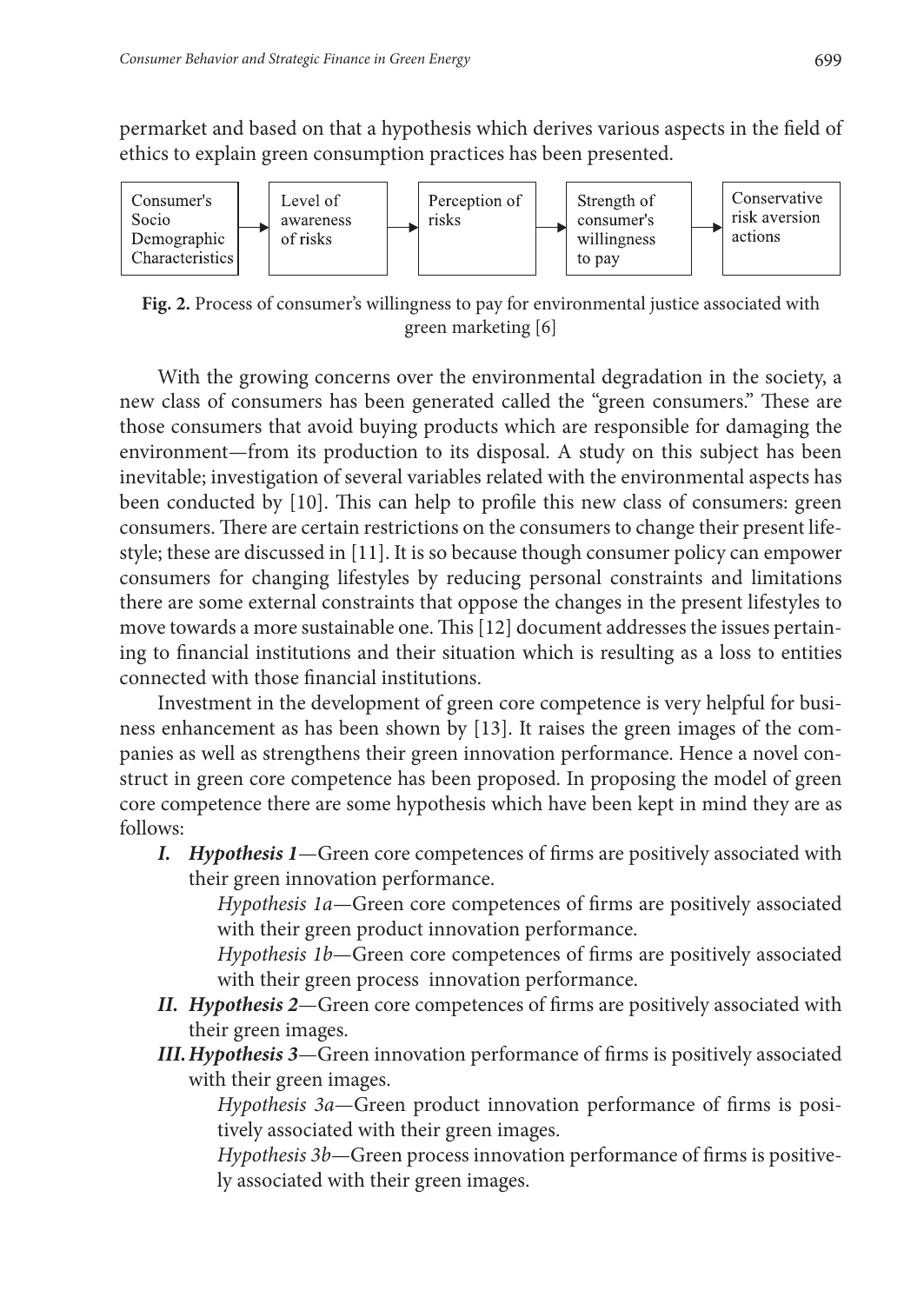

**Fig. 3**. Research Framework [13]

The research project [14] provides a Green energy plan for Denmark along with focus on employment and foreign exchange in the investments for energy plants. A proper model-based analysis of the introduction of green products has been conducted by [15]. The adaptability of firms with new technology is found to have an important influence on the type of consumers who change their consumption to green products. Though there is strong desirability of green supply yet there is extremely slow rate of implementation of it. These paradoxes have been tried to resolve by [16] with the help of a questionnaire prepared and interviews taken across UK in various firms. The result show that diffusion speeds of green products is a function of various parameters like tax, time in the market, etc. [17] Shows the current inconsistent scenario of green purchasing and examines the effectiveness of green purchasing for an environmental policy tool. In [18] an environmental improvement in life cycle costs of a monitor and an Eco Indicator is shown helping to create an environmental profile of the two and leading to cost savings.



**Fig. 4**. Chain of action for products, which are sold and leased [15]

With the advent of green technologies and their inevitable usage by a large consumer base; has made green marketing of utmost importance. Systematic research has been completed by [19] for the new ways of developing the strategic management of green marketing. Four aspects have been taken into account—marketing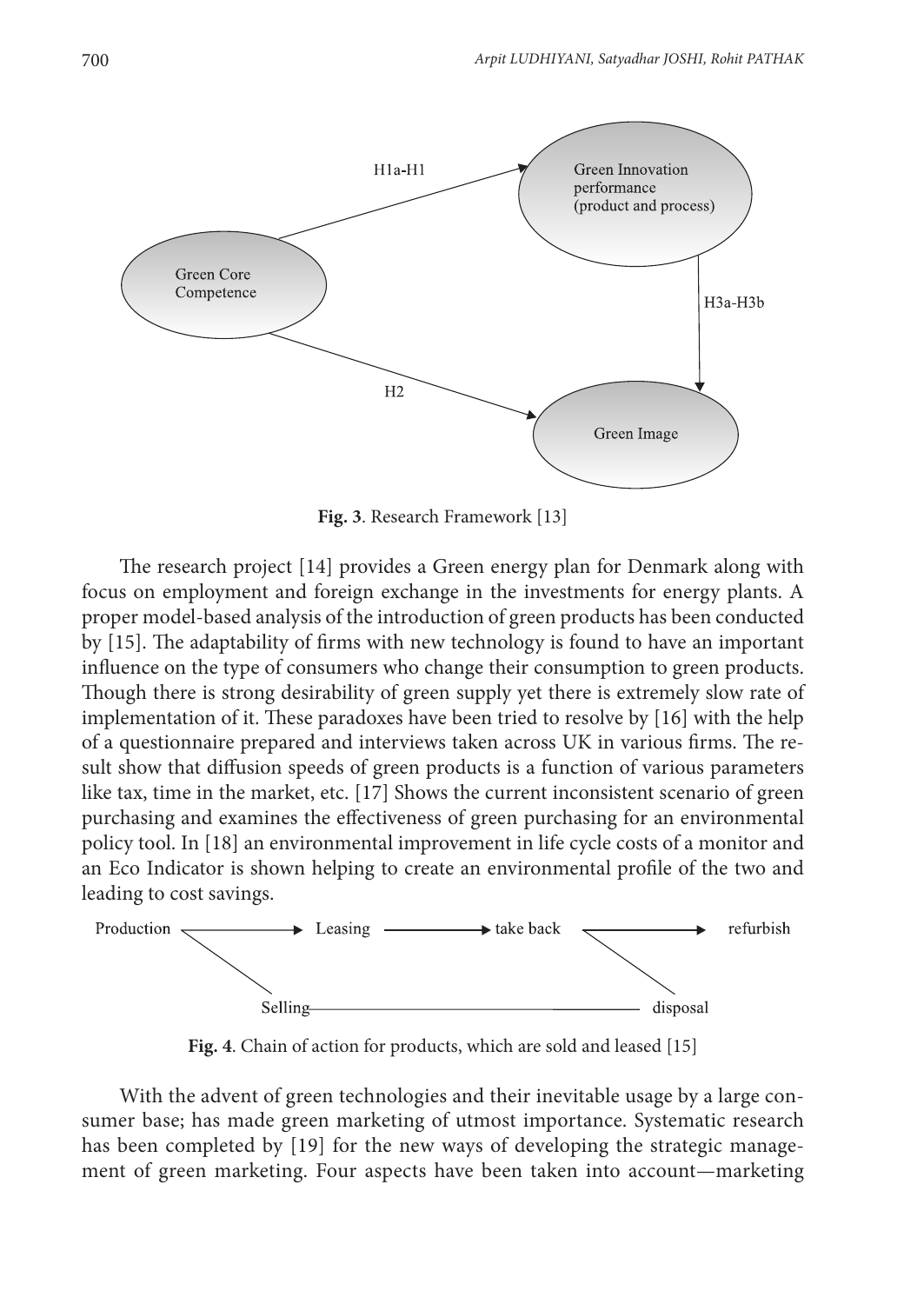values and green labels; green product and green prices; distribution channel and international green promotion; innovation of production system and green advanced science and technology. A comparison has been made between the domestic power development of China and that of overseas. With the help of this comparison, [20] discusses the obstacle to green power in China and the impetus to its development. Also a new market mode that is based on green power pricing mechanism is also put forward.



Certification for consumers

**Fig. 5.** Green certificate system and trading [20]

The economic crisis of 2008 has posed many questions, since it had a drastic effect on economies around the world it can also be a bane to the green energy sector. An analysis into how the attitudes of Taiwanese consumer and their behaviour towards green products would change due to this crisis is presented by [21]; here 44% of respondents told that they would purchase less of the green products. [22] Address the characteristics of innovation by investigating the existing body of knowledge and investigating empirical aspects and value of customer in terms of green investments. A model for green product which can use its entire assembly more than once and sup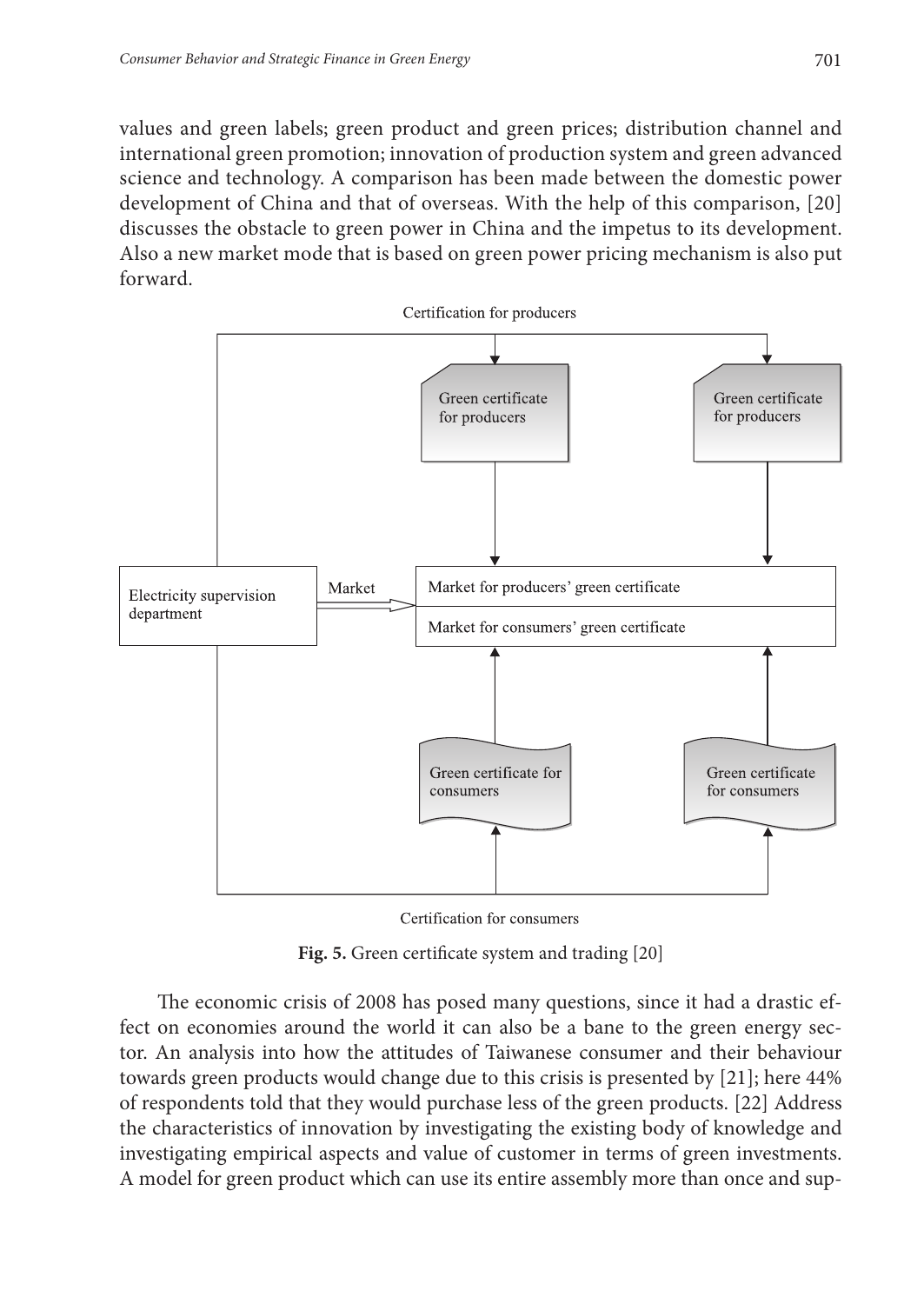ports lifecycle nature of a green product showing optimal price solution for all cases has been illustrated by [23].



**Fig. 6.** Green Product Life Cycle [23].

In [24] authors examine practical aspects of "green" dielectric implementation in low I/O land grid array (LGA) based package RF modules. Tulkoff et al [25] describes a study on adaptation of National Instruments on new requirements adopted by worldwide environmental legislation to support new global economy. With the development of green photonics technology it will give many opportunities in the time to come for the design of green, clean and energy efficient lifestyle, which will grow exponentially. An overview by [26] forecasts the optoelectronics expectations for green photonics technology and associated markets over the next decade.



**Fig. 7**. Standard Product Life Cycle [23]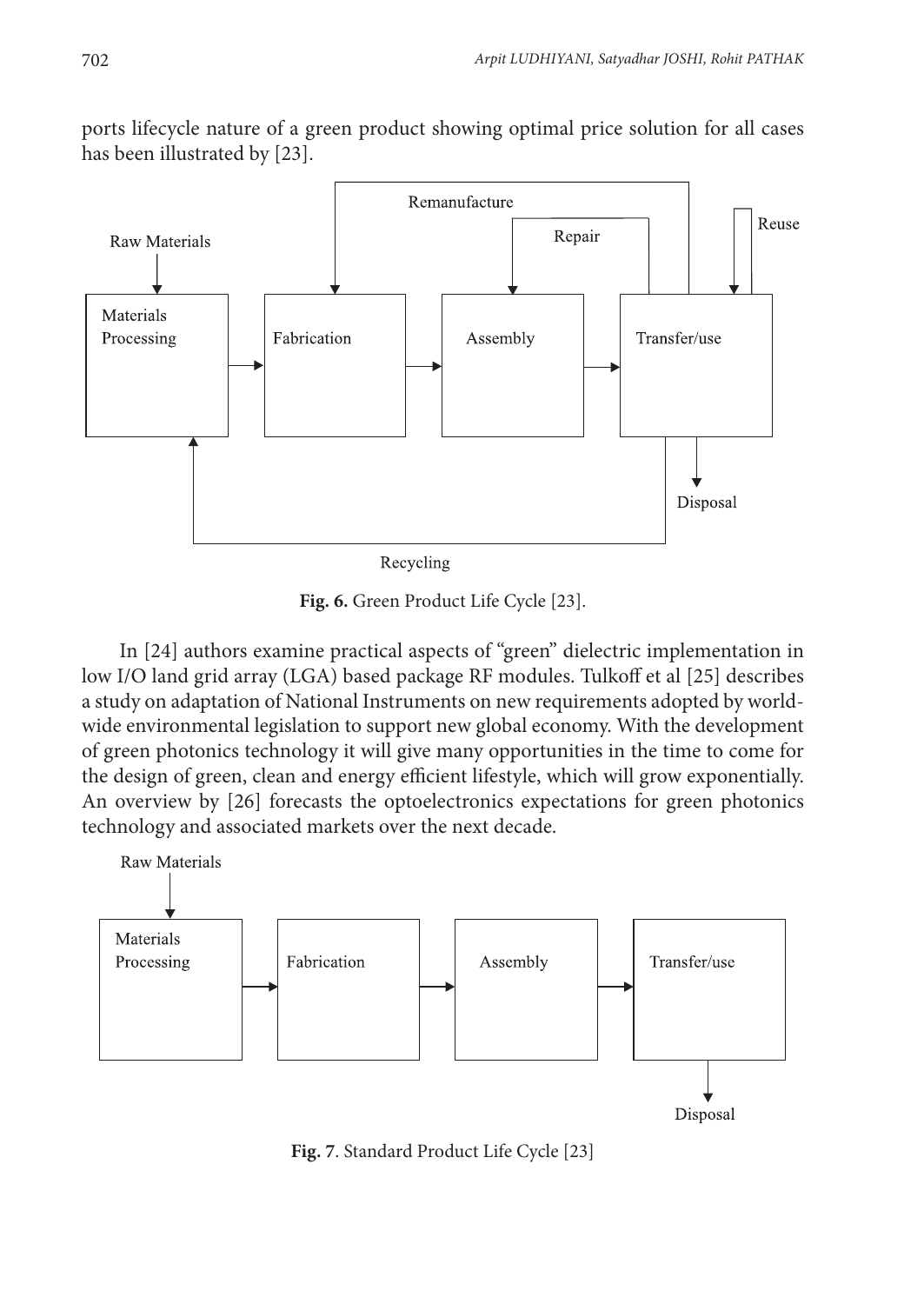An intelligent and efficient algorithm, modelling and simulation methodology to estimate new energy planning approach to meet growing energy requirements has been presented by [27]. Upcoming courses and research an institution in the field of green material has been described by [28] it also brings a new field where emphasis is laid on sustainable energy development. These courses will create new brains to work on sustainable sciences in the future which will create competition in green sector. Though the green design of products helps environment sustenance, strictly design based activities alone are likely to be insufficient to achieve the desired goals, this has been argued in [29].

## **3. Proposed Parameters and Methodologies for Predicting Alternative Energy Prices**

Energy made from solar cell and other alternative forms will be in great demand by the consumers in the near future, this has been corroborated in our earlier section of literature review. Study of this behaviour and usage of financial acumen for the current energy options can help us predict usage and pricing of alternative energy. This is because energy derivatives and other inputs can help us to predict the demand of energy as well as the price of energy in future markets. We know that economy plays an important role in the usage pattern of green energy; developing economies show different green energy behaviour than the developed economies and this will have an effect on each of the models that we make in our predictions. Let us take a scenario for better explanation—suppose when the price of oil increases there is shift toward the sales of solar cells or fuel cells or wind turbines where these changes can be modelled empirically. This means that as the price of oil increases the demand for oil decreases and the demand of alternative energy products increases. Accordingly every aspect is linked to each other thus, for making complex models, we need to use carefully the partial differential equations, Black Sholes and Monte Carlo Simulations for Quantitative modelling and do a thorough check of its applicability.

The first step in our model is to focus on sales and demand. Then we will look at Monte Carlo simulation followed by commercialization speed and behaviour of green energy firms. The extreme evens, which are mostly political and will also have an impact on the feasibility, are also listed. Finally the modelling feasibility is discussed with areas of future research.

Overview of seven steps involved in our proposed model:

- 1. Future sales and Demand
- 2. Modelling propositions for Monte Carlo Simulation
- 3. Study of commercialization
- 4. Study of game theoretical behaviour and predicting Nash Equilibrium for pricing
- 5. Effect of extreme events
- 6. Modelling and implementation on available platforms
- 7. Open research areas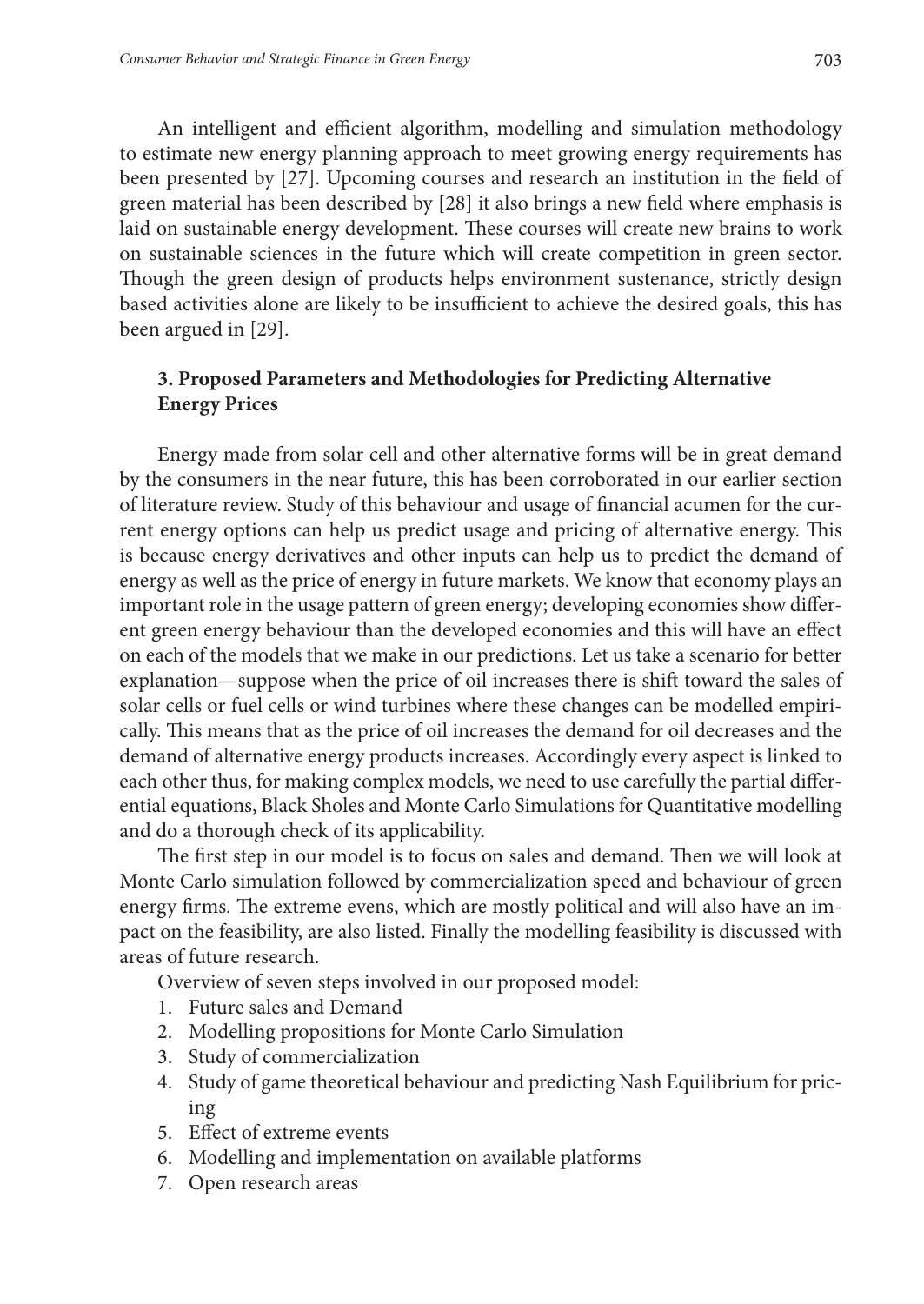Demand of oil along with crude prices and its effect on alternative energy market like solar cell and fuel cells can be modelled using regression coefficient and appropriate data, though in this work we have not implemented the concept still we have given a proposition. Regression coefficient selection for the Green energy model can be fitted to various factors such as the amount of investment, recent sales and also with the cross sectors like volatility on oil prices and the movement of oil companies. Now let us see the factors, affecting value of overall sector of alternative energies, which are as follows:

- Looking at Energy Derivatives Market (Crude Oil Prices, Energy, coal, Electricity).
- $\checkmark$  Inferring expected price, demands and Macro economic factors (expected inflation and also a look at consumer behaviour).
- $\checkmark$  Looking at technology breakthroughs, like reliability, commercialization, technology change, packaging. Linking both to make a model to find out the effects on the demand for alternative energy solutions. This is the most important step. Partial Differential Equation on the intensity of impact of green energy solutions is another thing that we need to take into consideration.
- $\checkmark$  Using modified Black Sholes in the model for OTC, call pricing of longer duration, swaps for energy derivatives.
- $\checkmark$  Making of decision trees and neural networks, using right distribution probabilities (in Monte Carlo). The drawing of decision tree is the most important step in this regard.
- $\checkmark$  Observing financial ratios of current companies and predicting future if required. Looking at Green Consumer and Green marketing coefficients.
- $\checkmark$  Currency Risks (more in developing countries).
- $\checkmark$  Carbon tax changes/new legislations/cheap debt to green energy.
- $\checkmark$  Looking for extreme events (Financial Risk Management) that include wars and financial crisis.
- $\checkmark$  Use Game theory to understand competitor behaviour. Estimation and working on complexities of Nash Equilibrium to find out the new points also define game types for better understanding.

Let us look at some of the dependencies in this regard that can help us in building the desired model.

Future Sales is a regression fitted function of:

- A. Funding in alternative energy (growing exponentially)
- B. Past sales (linear)
- C. Oil prices (data available)
- D. Risks involved in the future (more than exponential after some time) etc
- E. Other growth numbers (assumed linear)
- Demand is a Function of:
- A. Energy required in the future
- B. Consumer behaviour
- C. Macro economy of various countries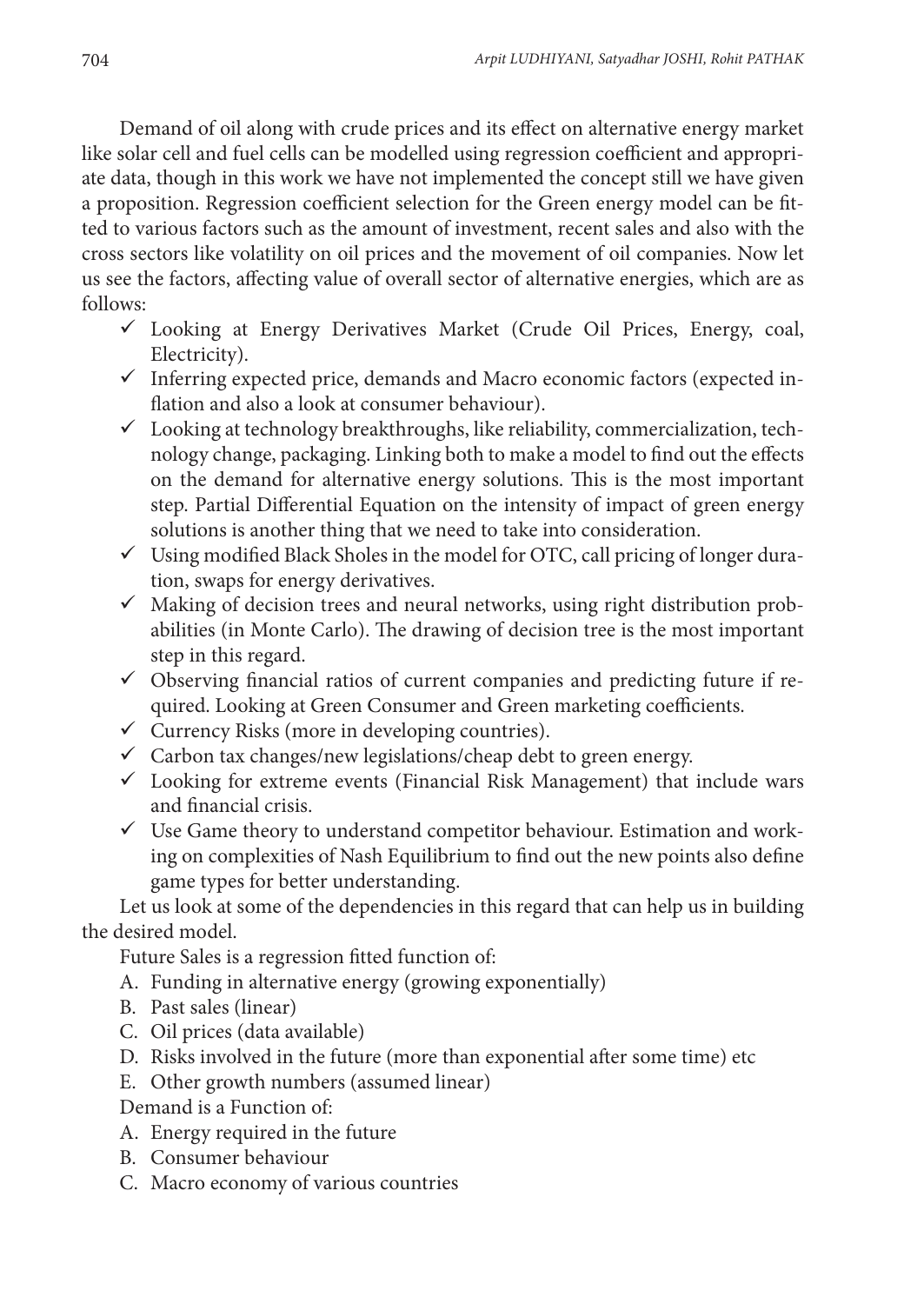- D. Technological advancement
- E. Growth in current companies
- F. Extreme events like wars and blockages

Monte Carlo Simulation would require the above steps to get inputs as follows:

- a) Selecting all distributions of probabilities of all events.
- b) Deciding the motion dependencies like the ones used for the modified Black Sholes.
- c) Finding probability of outcomes.

The derivative pricing model for the energy stocks can be modelled after adjustments on the theory of Brownian motion model but it can be used only for short term movements. Linking stochastic calculus for deriving right Black Sholes model where we need to define the dependencies and right partial differential equations in another area which needs to be developed. Though these models are normally used for options, modified versions need to be used just to predict very long termed movements for over the counter deals (OTC).

## **3.1. Commercialization process**

Important research that will affect the green energy commercialization are special type of solar cells, reliability, modelling, manufacturing and making a decision tree on how these things add up to commercialization. These technical areas have been discussed in detail in our previous research on nanotechnology commercialization [34]. ROE, profit loss models, ratios, etc which are the part of any financial analysis can help us decode the growth of alternative energy companies. Next research breakthrough in Nanotechnology is solar energy and its possible impact, on productions can be understood by research allocation and understanding the direction of research.

Example of nanotech enabled solar cells; packaging, etc. are linked to the possibilities of a major breakthrough in nanotechnology. Modelling using HPC [32], multi scale properties, understanding the phenomenon in greater details will be an important aspect. We can also apply our earlier research such as the Time-To-Commercialization model [33] to this effect.

Some breakthrough points in research in solar cells that may trigger the future expected device realization points that one needs to consider in making quant operators are as follows:

- 1. Research breakthroughs in 3rd generation cell W/USD.
- 2. Development in Amorphous silicon technologies.
- 3. Indium Gallium nitride (which covers the entire spectrum of the light).

# **3.2. Game theoretical models**

Game theory for analyzing research and sales of solar and fuel cells is an interesting area that plays very important role in understanding how different companies are harnessing this technology. Game theory helps us realize how to move ahead and strategize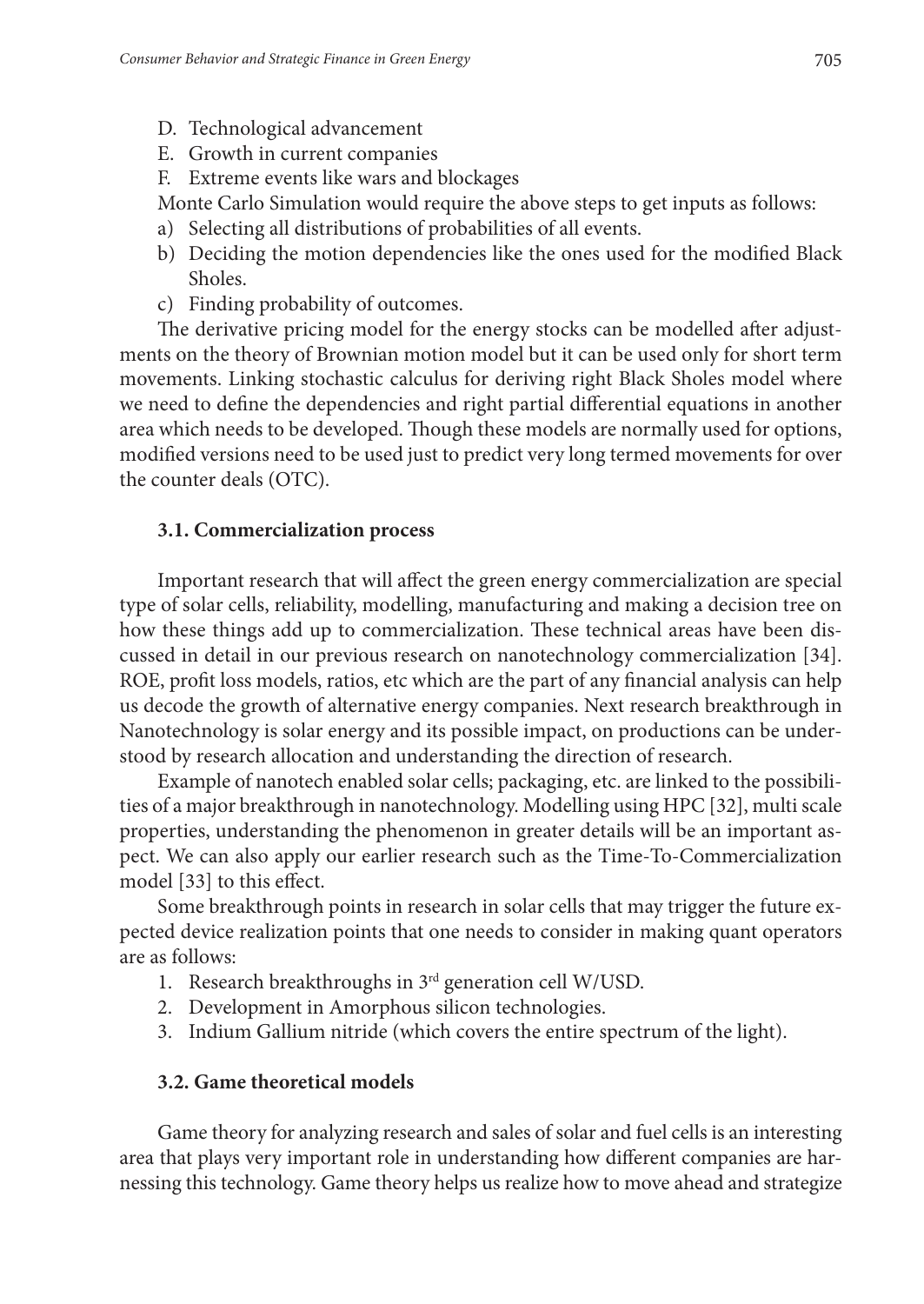considering various scenarios, because our competitors are working on the same technology. Hence price and sales adjust as new and current players take some steps or make a move in a particular direction. After doing a thorough analysis some of the games can be defined and back tested, for example if we can analyze effects of funding on research and predicting Nash Equilibrium of the games. A part of this has been explained in our earlier game theory models [34]. Two of our earlier models can be integrated on this subject, namely the commercialization model and game theory models.

## **3.3. Effects of Extreme political events**

Effects of extreme events and research implications on solar energy are two things that may change the landscape in a huge way. Extreme events are defined on parameters such as financial, political, environmental, research breakthroughs etc. Not just technology but politics, wars, crude prices, recession, will also affect the scenario which needs to be taken into consideration empirically. Operators for all such events are needed to be included while making a model.

*3.3.1. USA, Israel - Iran war*—With each step Iran is putting towards its nuclear programme there is an increased risk of a possible US, Israel—Iran war. This possibility of war can make seismic shifts to the world energy markets. Some of the possible effects can be as follows:

- **The price of oil would skyrocket—Iran is OPEC's second largest producer**  With production of about 3.5 million barrels per day, Iran supplies 2.5% of the world's oil**,** 2/3 of its exports are shipped to China, India, Japan and South Korea; 1/5 goes to the European Union. **Any phenomenon damaging its economy and its oil production can have a detrimental effect on the world energy markets. It is being predicted that** oil prices could surge as high as \$175 a barrel if the Strait of Hormuz—conduit for 1/5 of the world's oil supply, including all of Iran's exports—is shut [31].
- **Military spending would escalate for US, Israel and Iran forcing major changes in macroeconomic structure of these nations having a potential to bring major recession in the world.**
- **Russia would greatly benefit—Any supply disruptions in the Middle East oil export will greatly benefit Russia as Russia is already the highest oil producing nation in the world.**
- *Massive inflation***—Oil is used as an energy resource for the supply of essential quantities such as food, thus oil disruptions will mean increased food prices and other commodity prices.**

*3.3.2. Euro crisis*—Increased tensions in Euro zone can affect the prices of Euro as compared to Dollar which can affect the global international business and thus global energy consumption pattern.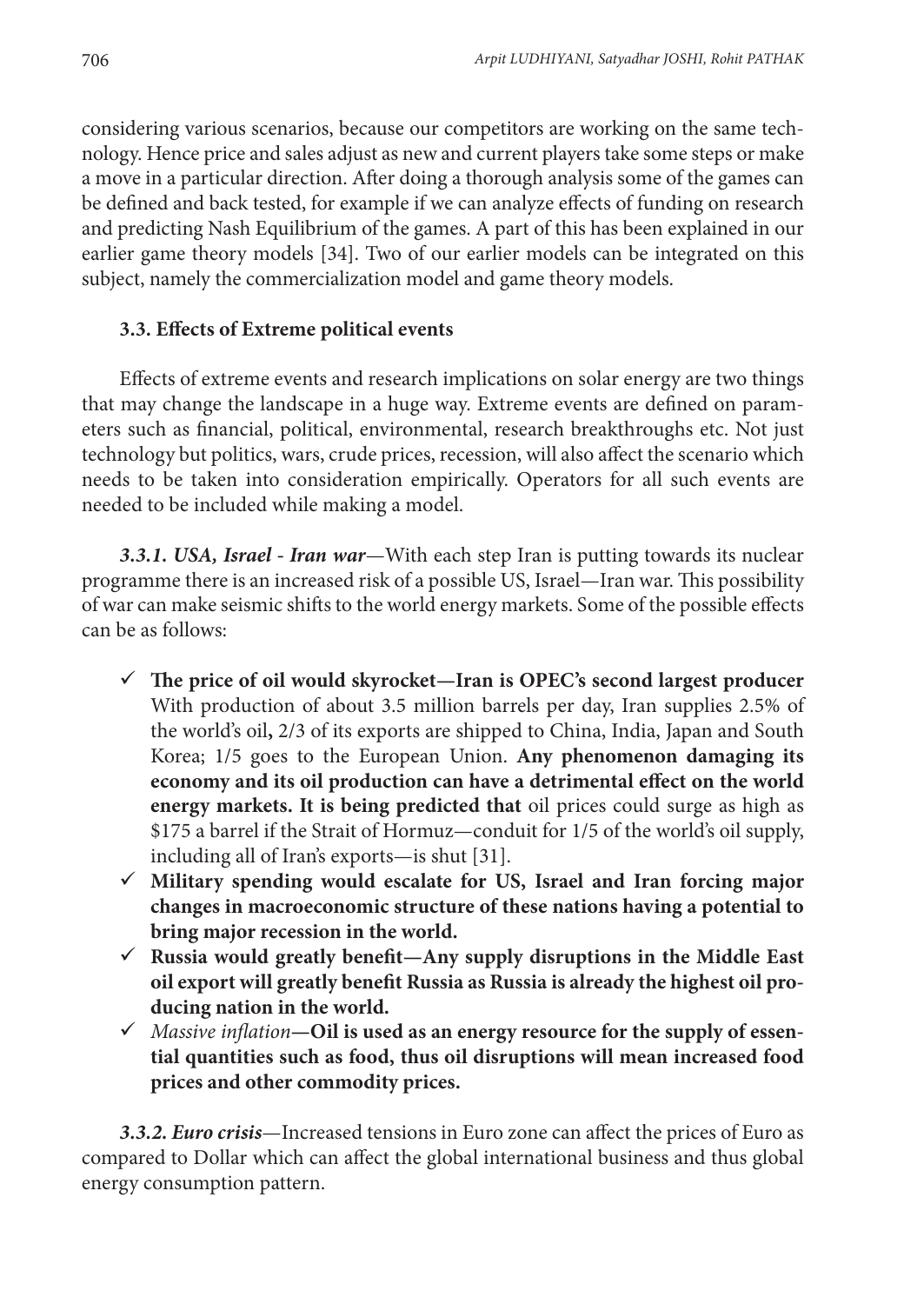*3.3.3. South China sea conflict*—Increased assertions by China over South China sea as well as territories such as Taiwan is becoming a major issue for unrest in the Asia-Pacific region which means conflict of two superpowers (US and China) thus affecting the global power balance scenario.

*3.3.4. Arab —*The revolutions in the Middle-East can have a spill-over effect in the crude oil trade since both the revolutionaries and the administrators are in the battle to control the country's most valued asset—oil, this can result in supply disruptions of oil resulting in higher oil prices.

**3.4. Simulation***—*Proposal on implementing these models on High performance computing HPC has been given in our earlier research [34]; use of multi scale modelling to find abstraction layers of research is an important way to model the behaviour. Building a decision-making tree and taking data to form neural networks using regression models is one way to build a structure that can be used for simulation of the phenomenon. In making decision trees we will make regression models on how to move to various branches using historical data. We have to associate probability distribution to each event in the appropriate manner while moving into new directions. Neural network, inspired from "system and signals engineering" can also be used to model complex trees in various tools like R, SAS, etc. Four types of simulations exist and we need to build hybrid methods, because each method will give a better result in different scenarios.



Solution of Various Methods

**Fig. 8**. Methods applied to compare various solutions

The four methods (to be used ad hoc) that are most often used for predictive modelling on various statistical tools which can be also used are:

- 1. Regressions
- 2. Neural Networking
- 3. Decision tree [R]
- 4. Case based reasoning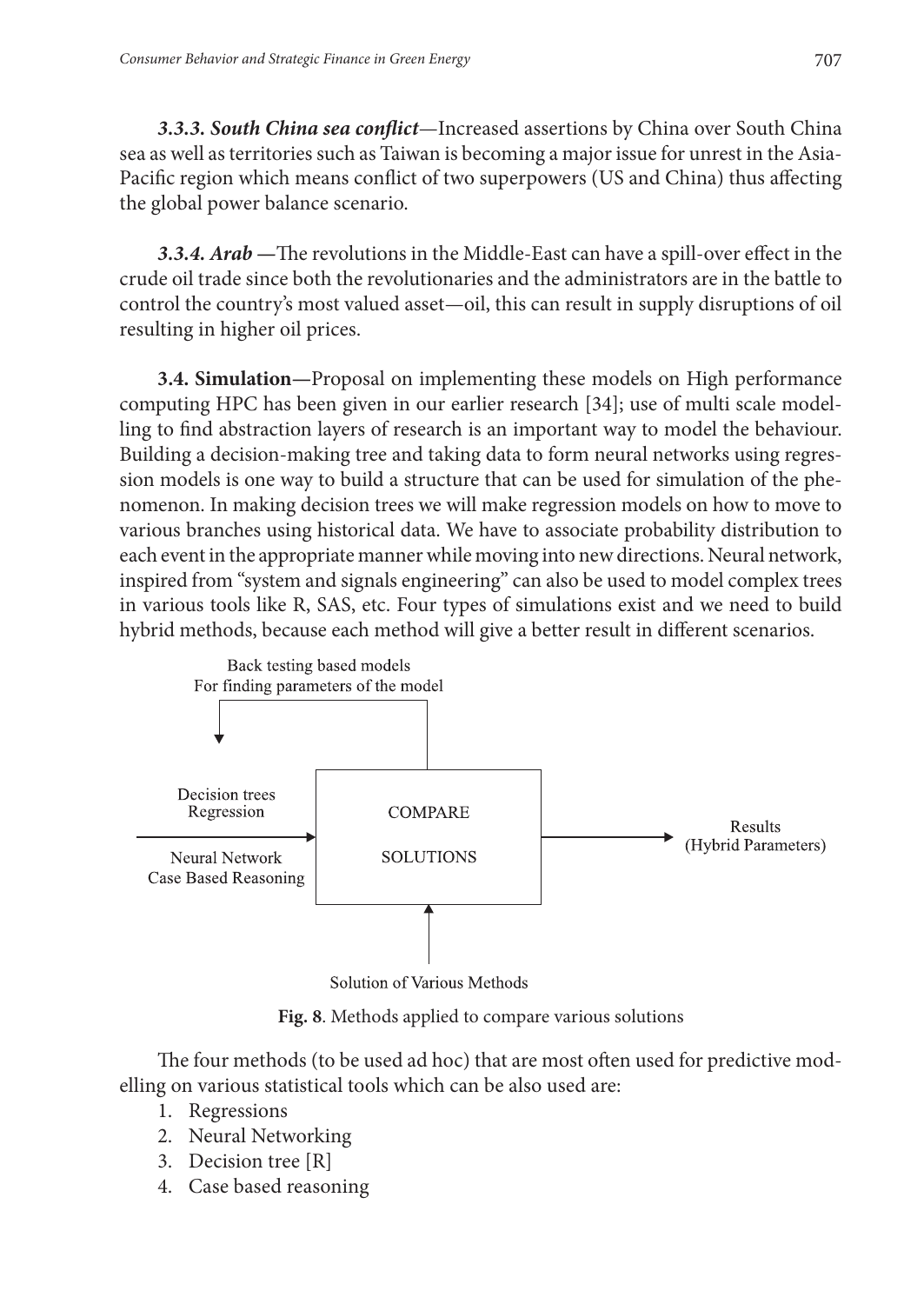Thus using these methods we can link various parameters we have as inputs to predict the movements in various direction.

#### **3.5. Open research domains**

Classical Brownian motion equation can be modified to form a new tool for predicting green energy options as follows:

#### $dS/S = \mu dt + \sigma dW +$  green partial diff operator (directional dependencies)

Where *W* is Brownian motion. Here we have *W*, and it's infinitesimal increment *dW*, represents the only source of uncertainty in the price history of the stocks or historic values in a model, μ, the drift rate of *S*, annualized, σ the volatility of the stock's returns[35].

How these equations will function when underlying is an option on green energy? This is something which becomes important in a time frame of longer durations. Stochastic modelling in green energy prices and finding relation between partial differentiation and solving partial differential equations (PDEs) are some issues which come into picture then. Green energy parity relations can also be explored to develop accurate quant models which are based on conservation principles of physics and arbitrage free concepts in finance. Partial differential equation of parities based on demand to make demand constant (which will be met in any case) with possible fluctuations on other parameters. This means that changes in other parameters like currency depreciations will occur but total supply will be equal to demand causing other events. Thus parity equation in energy can be formed based on conservation of different elements and parameters as discussed.

#### **4. Conclusion and Future Scope**

This research paper presents a review on consumer behaviour and market scenario for the green energy sector. This research will be helpful in predicting the behaviour and expectation of the consumers and also for modelling an investment strategy for decision making in the area of green energy. Consumer behaviour and government spending are two important factors that will affect the implementation of green energy solutions. Quantitative modelling parameters have been introduced and can be scaled and developed as per requirements with different parameters. Various inputs and open research domains are also introduced and a modelling framework has been proposed. The research forms a strong base to develop and predict future financial prospectus of green energy.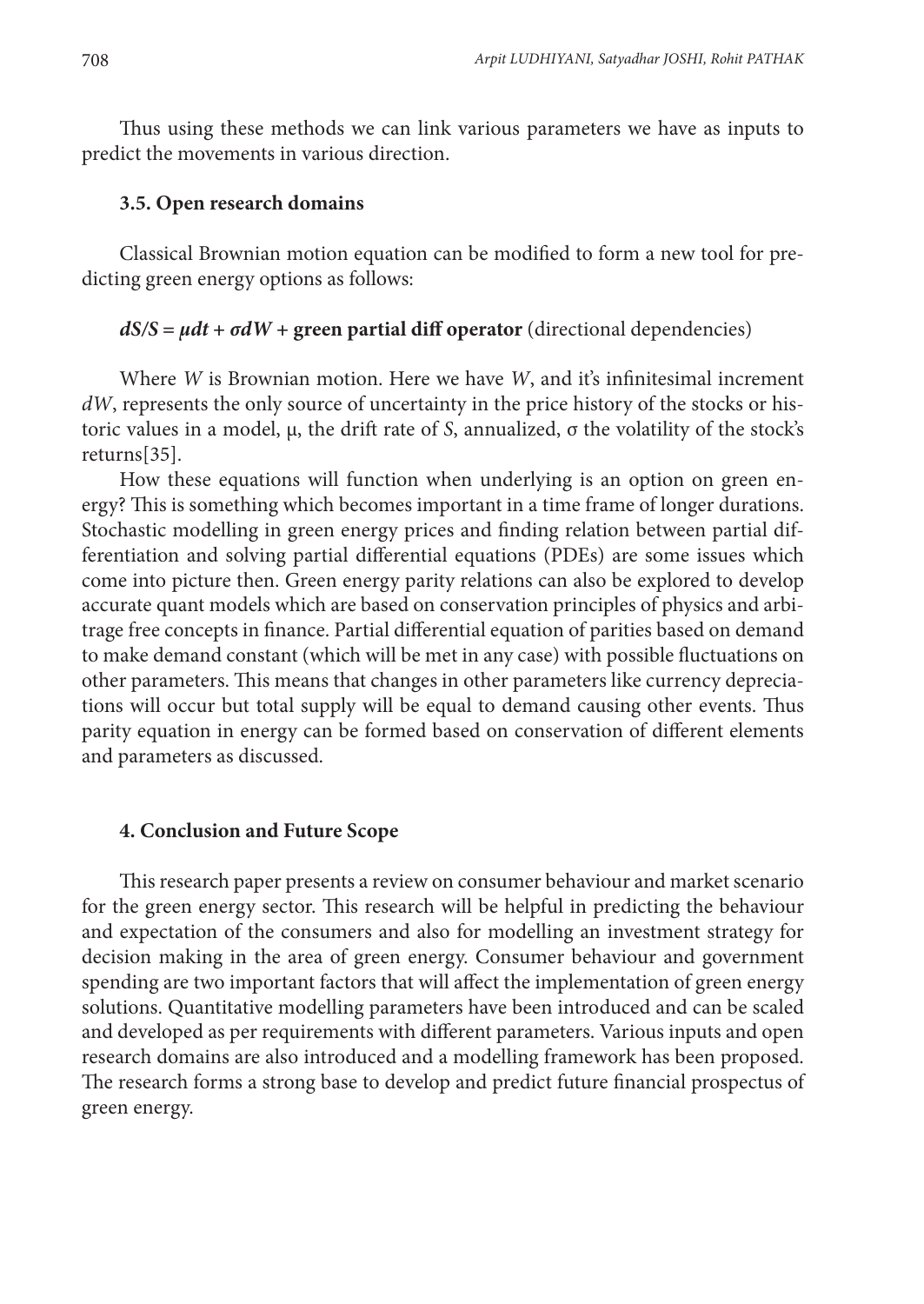## **References**

- 1. Sigmund Wagner-Tsukamoto, "Consumer Ethics in Japan: An Economic Reconstruction of Moral Agency of Japanese Firms–Qualitative Insights from Grocery/Retail Markets," *Journal of Business Ethics*, Springer Netherlands, vol. 84, no. 1, pp. 29-44, DOI: 10.1007/ s10551-008-9671-x.
- 2. Rajiv Khosla, Clare D'Souza and Mehdi Taghian, "Intelligent Consumer Purchase Intention Prediction System for Green Products," Lecture Notes in Computer Science, Springer Berlin / Heidelberg, vol. 3684, pp. 752-757, DOI: 10.1007/11554028\_105.
- 3. Anders Roos and Anders Qvale Nyrud, "Description of green versus environmentally indifferent consumers of wood products in Scandinavia: flooring and decking," *Journal of Wood Science*, Springer Japan, vol. 54, no. 5, pp. 402-407, DOI: 10.1007/s10086-008-0957-5.
- 4. Gopalkrishnan R. Iyer, "Business, Consumers and Sustainable Living in an Interconnected World: A Multilateral Ecocentric Approach," *Journal of Business Ethics*, Springer Netherlands, vol. 20, no. 4, pp. 273-288, DOI: 10.1023/A: 1006095304996.
- 5. Mikael Klintman, "Participation in Green Consumer Policies: Deliberative Democracy under Wrong Conditions?," *Journal of Consumer Policy*, Springer Netherlands, vol. 32, no. 1, pp. 43-57, DOI: 10.1007/s10603-009-9094-9.
- 6. Pat Auger, Paul Burke, Timothy M. Devinney and Jordan J. Louviere, "What Will Consumers Pay for Social Product Features?" *Journal of Business Ethics*, Springer Netherlands, vol. 42, no. 3, pp. 281-304, DOI: 10.1023/a: 1022212816261.
- 7. Iča Rojšek, "From Red to Green: Towards the Environmental Management in the Country in Transition," *Journal of Business Ethics*, Springer Netherlands, vol. 33, no. 1, pp. 37-50, DOI: 10.1023/A:1011977116496.
- 8. Philemon Oyewole, "Social Costs of Environmental Justice Associated with the Practice of Green Marketing," *Journal of Business Ethics*, Springer Netherlands, vol. 29, no. 3, pp. 239-251, DOI: 10.1023/A:1026592805470.
- 9. Ricky Y. K. Chan, Y. H. Wong and T. K. P. Leung, "Applying Ethical Concepts to the Study of "Green" Consumer Behavior: An Analysis of Chinese Consumers' Intentions to Bring their Own Shopping Bags," *Journal of Business Ethics*, Springer Netherlands, vol. 79, no. 4, pp. 469-481, DOI: 10.1007/s10551-007-9410-8.
- 10. Arminda M. Finisterra do Paço and Mário Lino Barata Raposo, "Determining the characteristics to profile the "green" consumer: an exploratory approach," *International Review on Public and Nonprofit Marketing*, Springer Berlin / Heidelberg, vol. 5, no. 2, pp. 129-140, DOI: 10.1007/s12208-008-0010-9.
- 11. John Thøgersen, "How May Consumer Policy Empower Consumers for Sustainable Lifestyles?," *Journal of Consumer Policy*, Springer Netherlands, vol. 28, no. 2, pp. 143-177, DOI: 10.1007/s10603-005-2982-8.
- 12. Jeremy Mitchell, "Consumers in Europe Group, and Jeremy Mitchell of the International Consumer Policy Bureau Response to the Commission Green Paper: Financial Services: Meeting Consumers' Expectations," *Journal of Consumer Policy*, Springer Netherlands, vol. 20, no. 3, pp. 379-394, DOI: 10.1023/A:1006818130206.
- 13. Yu-Shan Chen, "The Driver of Green Innovation and Green Image–Green Core Competence," *Journal of Business Ethics*, Springer Netherlands, vol. 81, no. 3, pp. 531-543, DOI: 10.1007/s10551-007-9522-1.
- 14. Henrik Lund, "A Green Energy Plan for Denmark," *Environmental and Resource Economics*, Springer Netherlands, vol. 14, no. 3, pp. 431-440, DOI: 10.1023/A: 1008344032223.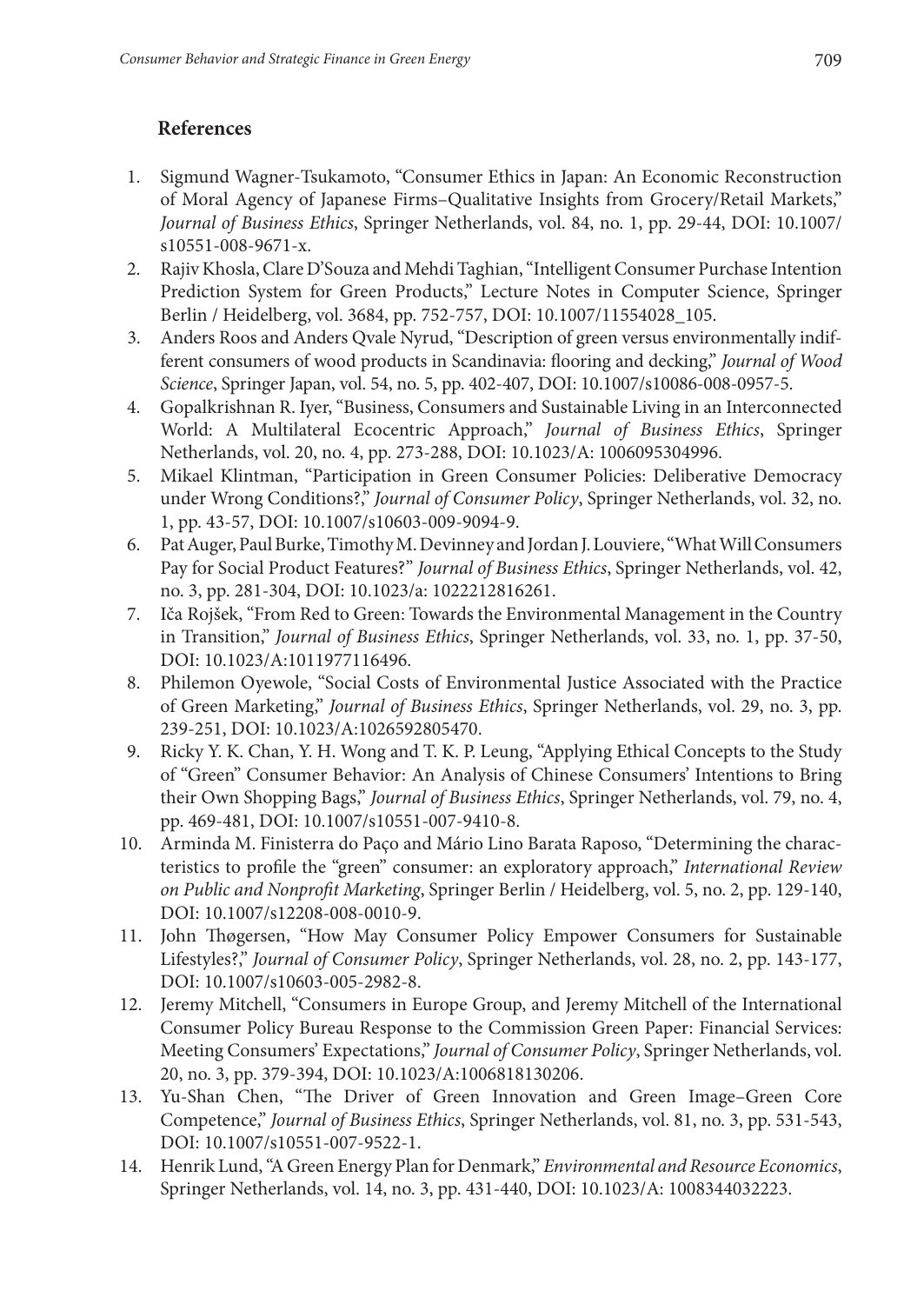- 15. Marco A. Janssen and Wander Jager, "Stimulating diffusion of green products," *Journal of Evolutionary Economics*, Springer Berlin / Heidelberg, vol. 12, no. 3, pp. 283-306, DOI: 10.1007/s00191-002-0120-1.
- 16. Frances Bowen, Paul Cousins, Richard Lamming and Adam Faruk, "Horses for Courses: Explaining the Gap between the Theory and Practice of Green Supply," Greening the Supply Chain, Springer London, pp. 151-172, DOI: 10.1007/1-84628-299-3\_9.
- 17. Lettemieke Mulder, "Green purchasing: Does it make sense?," proc. Of the 1998 IEEE International Symposium on Electronics and the Environment, ISEE; Oak Brook, IL, USA; 04-06 May 1998. pp. 123-128.
- 18. Guido P.M. van Mier, Cees J.L,.M. Sterke and Albert L.N. Stevels , "Life-cycle costs calculations and green design options. Computer monitors as example," Proc. of the 1996 IEEE International Symposium on Electronics and the Environment, 1996. ISEE-1996., 6-8 May 1996, pp. 191 – 196, DOI: 10.1109/ISEE.1996.501876.
- 19. Li Shi-Hua and Tang De-Shan, "Study on Strategic Management of Green Marketing," Proc. of the 2008 International Seminar on Business and Information Management, 19 December, Wuhan, Hubei, China, DOI: <http://doi.ieeecomputersociety.org/10.1109/ ISBIM.2008.22>.
- 20. Yu-Liang Wang Yu-Hui Zhou Hong-Feng Gu, "A New Market Mode Based on Pricing Mechanism of Green Power," Proc. of the China International Conference on Electricity Distribution, 2008. CICED 2008. 10-13 Dec. 2008, Guangzhou, pp. 1–5, DOI: 10.1109/ CICED.2008.5211672.
- 21. Yau-Yuh Tsay, "The impacts of economic crisis on green consumption in Taiwan," Proc. of the Portland International Conference on Management of Engineering and Technology, 2009. PICMET 2009, Portland, 2-6 Aug. 2009, pp. 2367–2374, DOI: 10.1109/ PICMET.2009.5261827.
- 22. Aija Tapaninen and Marko Seppänen, "Characteristics of value in green technology investments," Proc. of the Portland International Conference on Management of Engineering and Technology, 2009. PICMET 2009, Portland, 2-6 Aug. 2009, pp. 1666–1675, DOI: 10.1109/PICMET.2009.5261965.
- 23. H. Matthews and L. Lave, "Price Setting for Green Design", Proc. of the IEEE International Symposium on Electronics and the Environment, Orlando, FL, 1995.
- 24. Sande Petty-Weeks, "'Green' dielectric implementation in RF modules," Proc. of the 58<sup>th</sup> Electronic Components and Technology Conference, 2008. ECTC 2008, 27-30 May 2008, Lake Buena Vista, FL, pp. 968 – 972, DOI: 10.1109/ECTC.2008.4550093.
- 25. Cheryl Tulkoff and Stefanie Breyer, "'Green' product—how worldwide environmental legislation has dramatically altered the technology landscape in the US," Proc. of the 2006 IEEE/UT Engineering Management Conference, Austin, TX, 10-11 Aug. 2006, pp. 13–17, DOI: 10.1109/UTEMC.2006.5236183.
- 26. M.S. Lebby, "Green photonics technology and markets," Electronics Letters, 24 September 2009, vol. 45, no. 20, pp. 1007–1007, DOI: 10.1049/el.2009.2563.
- 27. Hossam A. Gabbar, Hanna E. Sayed, Fuad Abulfotuh, Yoshlyuki Yamashlta, David L. Waltz, "Computer-Aided Modeling and Simulation Environment for Green Energy Production Chain Planning," Proc. of the 2007 International Conference on Machine Learning and Cybernetics, 19-22 Aug. 2007, Hong Kong, vol. 4, pp. 2049–2057, DOI: 10.1109/ICMLC.2007.4370483.
- 28. Julie M. Schoenung, Oladele A. Ogunseitan, and David A. Eastmond, "Research and Education in Green Materials: A multi-disciplinary program to bridge the gaps," Proc. of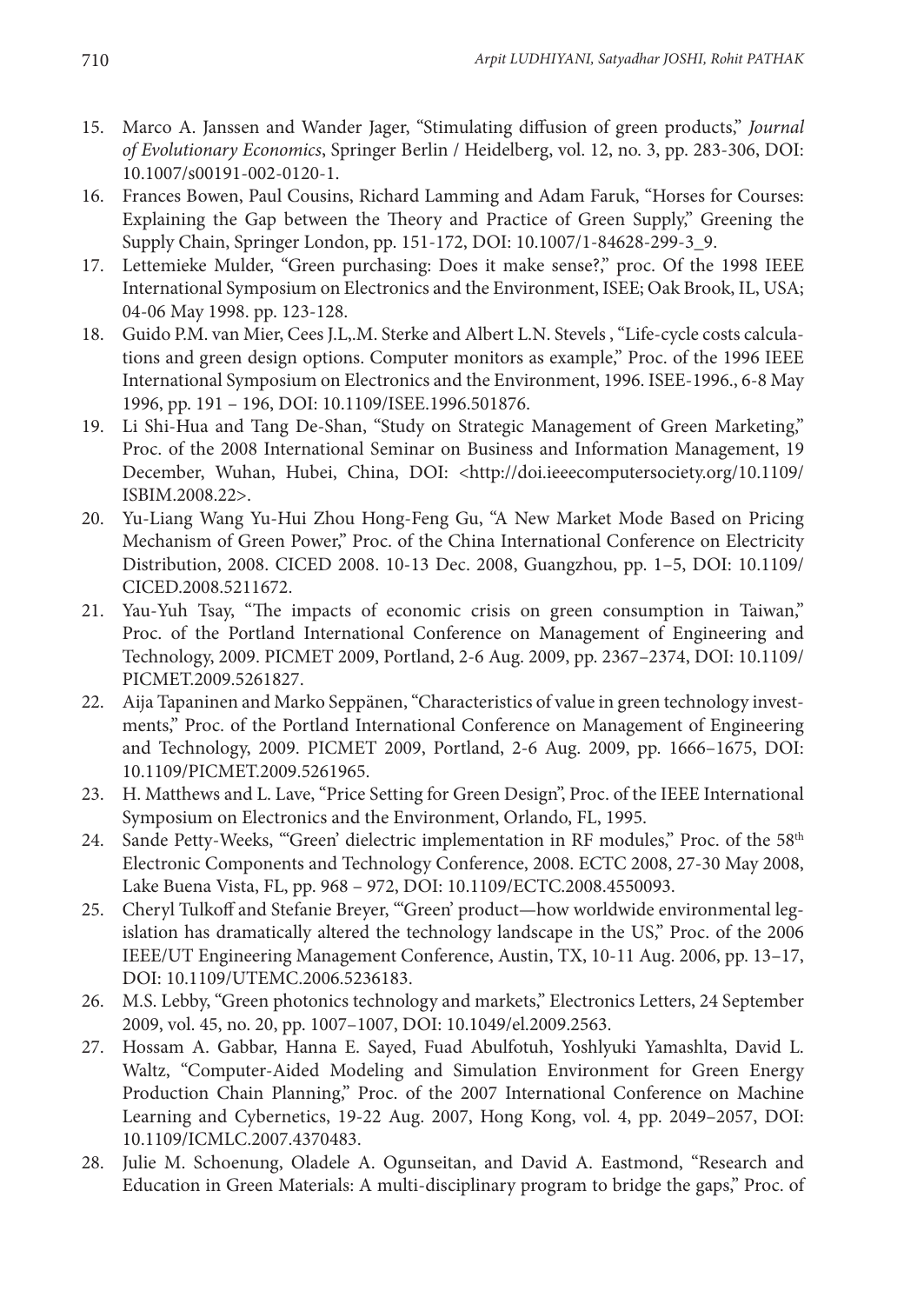the IEEE International Symposium on Sustainable Systems and Technology, 2009. ISSST '09., 18-20 May 2009, Phoenix, AZ, pp. 1–6, DOI: 10.1109/ISSST.2009.5156760.

- 29. W. Glantschnig, "Green Design: A Review of Issues and Challenges," Proc. of the 1993 IEEE Int'l Symposium on Electronics and the Environment, Arlington,VA, pp. 74-77.
- 30. <http://www.renewableenergyworld.com/rea/news/article/2011/01/2010-clean-energyinvestment-hits-a-new-record>.
- 31. <http://in.reuters.com/article/2011/11/30/iran-oil-idINDEE7AT08720111130>.
- 32. S. Joshi and R. Pathak, "Modeling of MEMS-Based fuel cells using Sugar and Reliability Calculations," in *Systems Journal*, IEEE, Vol. 4, No. 3, Sept. 2010, pp. 334-345, DOI: 10.1109/JSYST.2010.2059130.
- 33. Rohit Pathak, Satyadhar Joshi and Arpit Ludhiyani, "Strategic Decision-Making and Game Theoretic approach for the Commercialization of Nanotechnology," in *Intellectual Economics*, 2010, No. 2(8), p.47-56, ISSN: 1822-8038.
- 34. Arpit Ludhiyani, Rohit Pathak, Satyadhar Joshi "Business Implications of Recent Developments in Nanotechnology for Micro Scale Devices" in Intellectual Economics, 2011, No. 1(9), p. 117-134, ISSN: 1822-8038.
- 35. John Hull, "Introduction to Futures and Options Markets," 3<sup>rd</sup> Edition, October 9, 1997.

### **VARTOTOJŲ ELGSENA IR STRATEGINIS FINANSAVIMAS ŽALIOSIOS ENERGIJOS SRITYJE**

### Arpit LUDHIYANI, Satyadhar JOSHI, Rohit PATHAK

**Santrauka.** Šiame darbe pateikiama išsami vartotojų elgsenos analizė žaliosios energijos rinkoje bei aptariamos žaliosios energijos finansų modeliavimo sąnaudos. Pasiūlytas modelis, grįstas įvairiais įvesties parametrais ir struktūromis. Modelis gali būti naudojamas finansinei analizei, taip pat "žaliosios" energijos ateities perspektyvų prognozei.

**Arpit Ludhiyani** – earned a Bachelor's degree in Engineering from the Shri Vaishnav Institute of Technology and Science (SVITS), India. His research interests include: game theory, utilization of nanotechnology for business, RFID, SMC.

**Arpit Ludhiyani** – baigė Shri Vaishnav technologijų institutą (Indija). Tarp jo mokslinių interesų paminėtini lošimų teorija, nanotechnologijų panaudojimas verslo sprendimams.

**Satyadhar Joshi** – baigė Shri Vaishnav technologijų institutą (Indija) ir karu su kolegomis įsteigė *Tri Nano India* firmą. Nanotechnologijų klausimus sieja su žaliosios energijos verslo sprendimais.

**Satyadhar Joshi** – earned a Bachelor's degree in Engineering from the Shri Vaishnav Institute of Technology and Science (SVITS), India, and is a co-founder of Tri Nano. He is the author of various papers on nanotechnology and MEMS published in a number of international journals and presented at various conferences. He has also presented his business ideas for the commercialization of nanotechnology for green energy solutions at various business and entrepreneurship events.